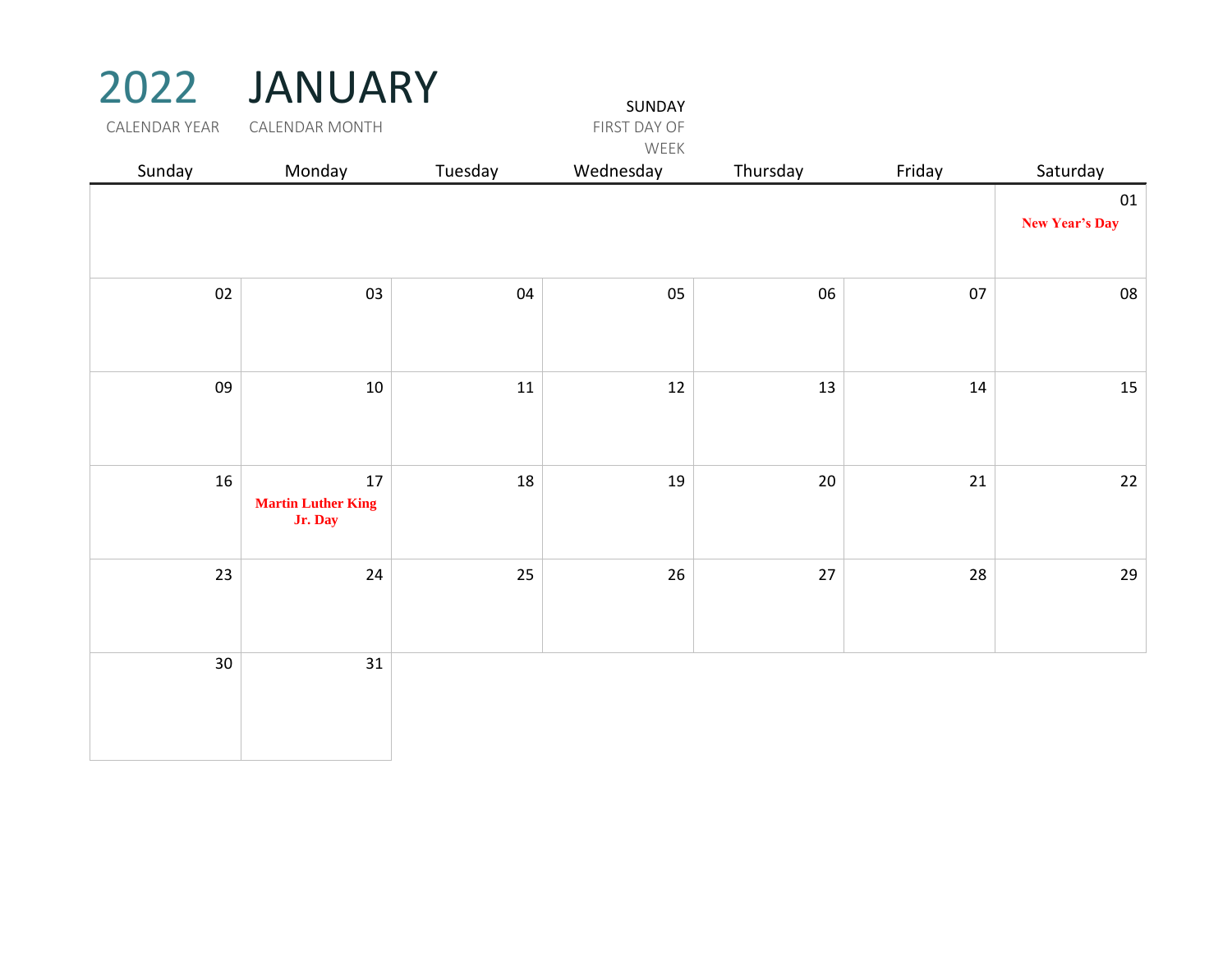### 2022 FEBRUARY SUNDAY

| Sunday | Monday                       | Tuesday    | Wednesday | Thursday | Friday | Saturday |
|--------|------------------------------|------------|-----------|----------|--------|----------|
|        |                              | ${\tt 01}$ | $02\,$    | 03       | 04     | 05       |
| 06     | 07                           | 08         | 09        | $10\,$   | $11\,$ | 12       |
| 13     | $14\,$                       | 15         | $16\,$    | $17\,$   | 18     | 19       |
| 20     | 21<br><b>President's Day</b> | 22         | 23        | 24       | 25     | $26\,$   |
| 27     | 28                           |            |           |          |        |          |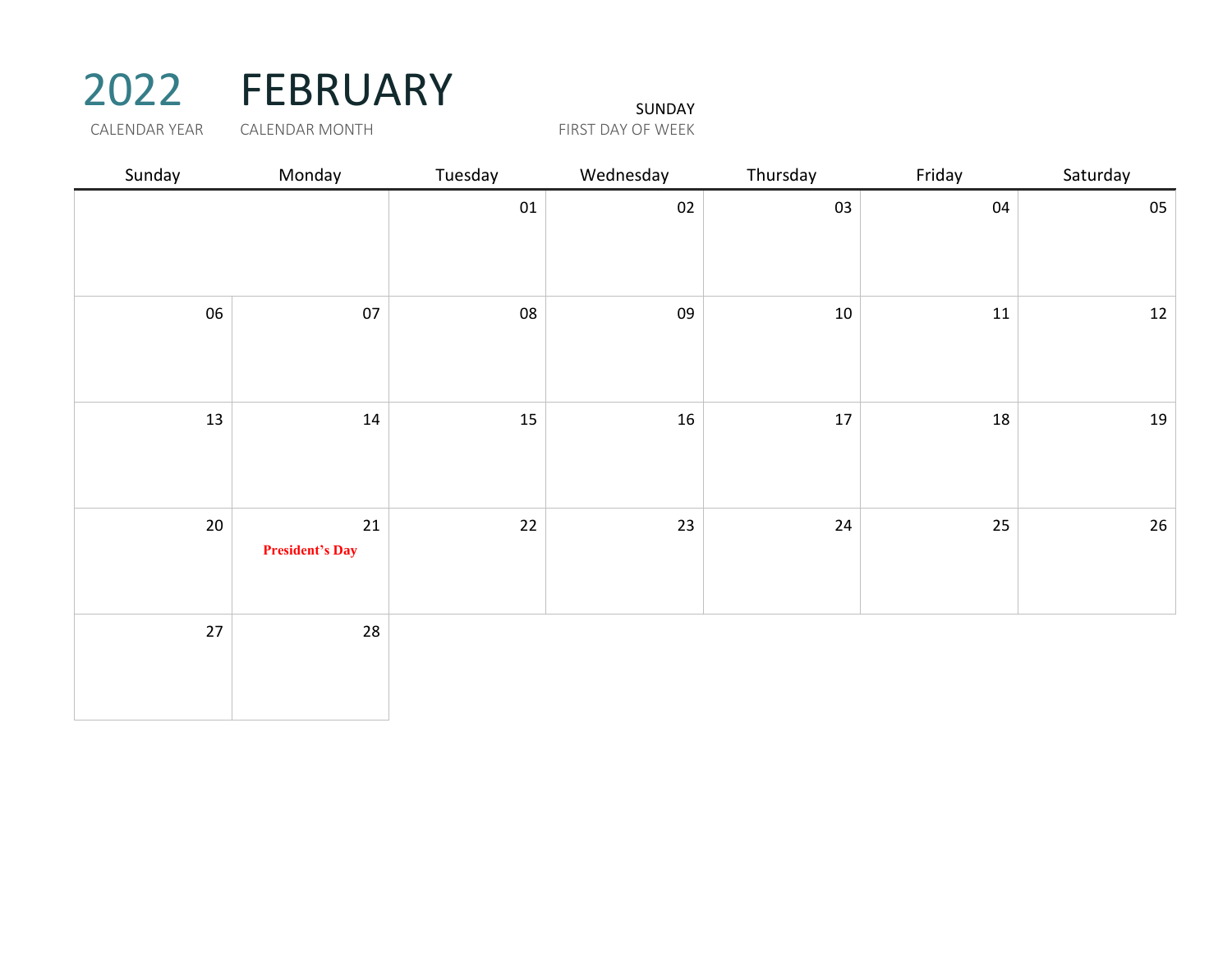

| Sunday | Monday                                             | Tuesday                                            | Wednesday | Thursday                           | Friday | Saturday |
|--------|----------------------------------------------------|----------------------------------------------------|-----------|------------------------------------|--------|----------|
|        |                                                    | ${\tt 01}$                                         | 02        | 03                                 | 04     | 05       |
| 06     | 07                                                 | ${\bf 08}$                                         | 09        | $10\,$                             | $11\,$ | 12       |
| 13     | $14\,$                                             | 15                                                 | 16        | $17\,$<br><b>St. Patrick's Day</b> | 18     | 19       |
| 20     | 21                                                 | 22                                                 | 23        | 24                                 | 25     | 26       |
| 27     | 28<br><b>AERIFICATION</b><br><b>CLOSED ALL DAY</b> | 29<br><b>AERIFICATION</b><br><b>CLOSED ALL DAY</b> | 30        | 31                                 |        |          |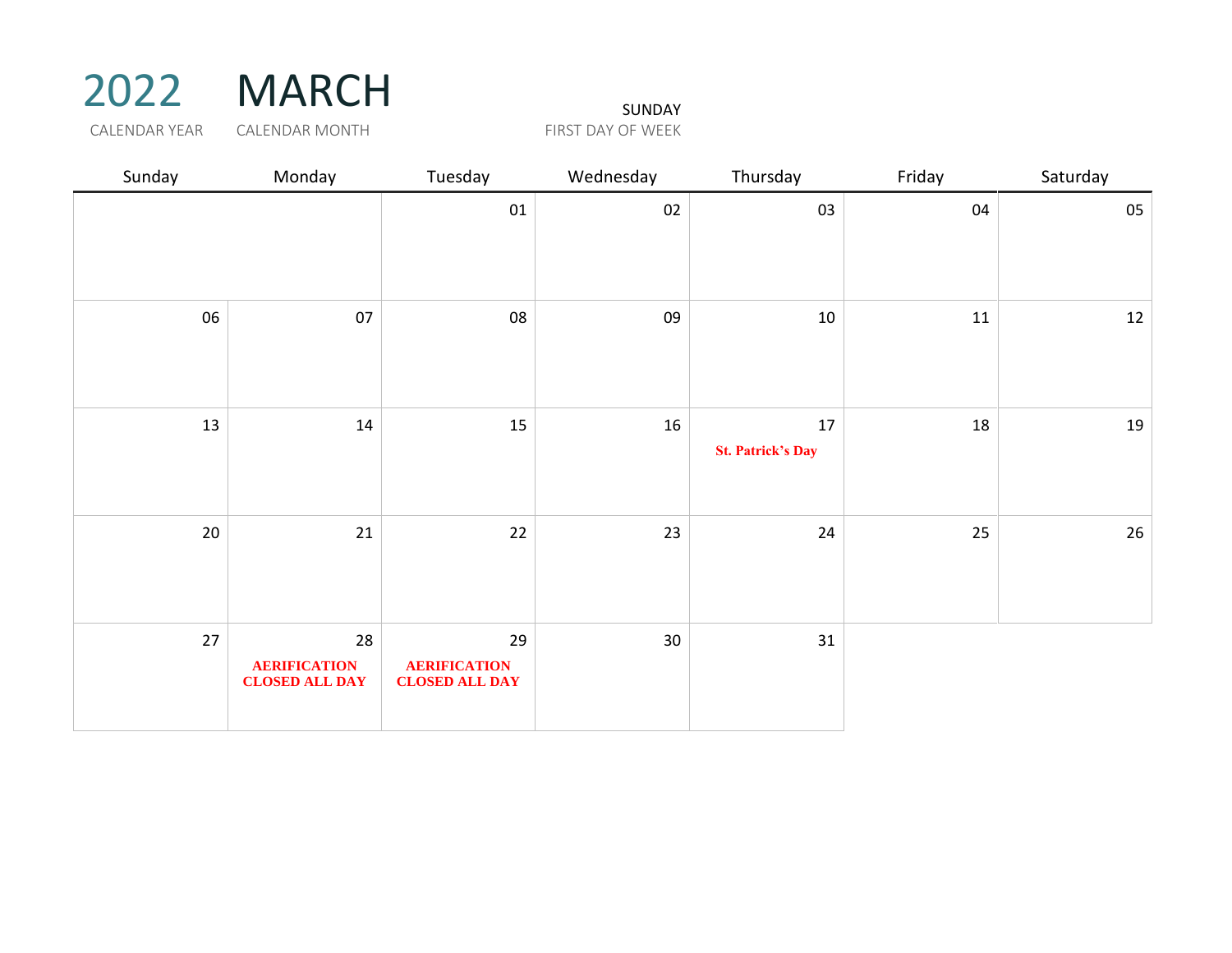| CALENDAR YEAR                                      | <b>CALENDAR MONTH</b> | FIRST DAY OF WEEK |                                                                       |                                |        |                                                                                  |
|----------------------------------------------------|-----------------------|-------------------|-----------------------------------------------------------------------|--------------------------------|--------|----------------------------------------------------------------------------------|
| Sunday                                             | Monday                | Tuesday           | Wednesday                                                             | Thursday                       | Friday | Saturday                                                                         |
|                                                    |                       |                   |                                                                       |                                | 01     | 02<br>Mizuno Fit Event<br>$\gamma$                                               |
| 03                                                 | 04                    | 05                | 06                                                                    | 07                             | 08     | 09<br><b>MGC Opening Day</b><br>"Double Trouble"<br><b>Scramble</b><br>8:30am SG |
| 10<br><b>GAP Matches</b>                           | 11                    | 12                | 13<br><b>Ladies 18 Hole</b><br><b>Association Opening</b><br>Day 10am | 14                             | 15     | 16                                                                               |
| 17<br><b>Easter Sunday</b>                         | 18                    | 19                | 20<br><b>Ladies Day 9am</b>                                           | 21                             | 22     | 23<br><b>MGC 1-2-3</b><br>$\pmb{\&}$<br>WGC 1 - 2 - 3<br>8:30am SG               |
| 24<br><b>WGC Opening Day</b><br><b>GAP Matches</b> | 25                    | 26                | 27<br><b>Ladies Day 9am</b><br><b>WNL Starts 5:30pm</b>               | 28<br><b>TNL Starts 5:30pm</b> | 29     | 30<br><b>Inter - Club Qualifier</b><br>10am TT                                   |
|                                                    |                       |                   |                                                                       |                                |        |                                                                                  |

2022 APRIL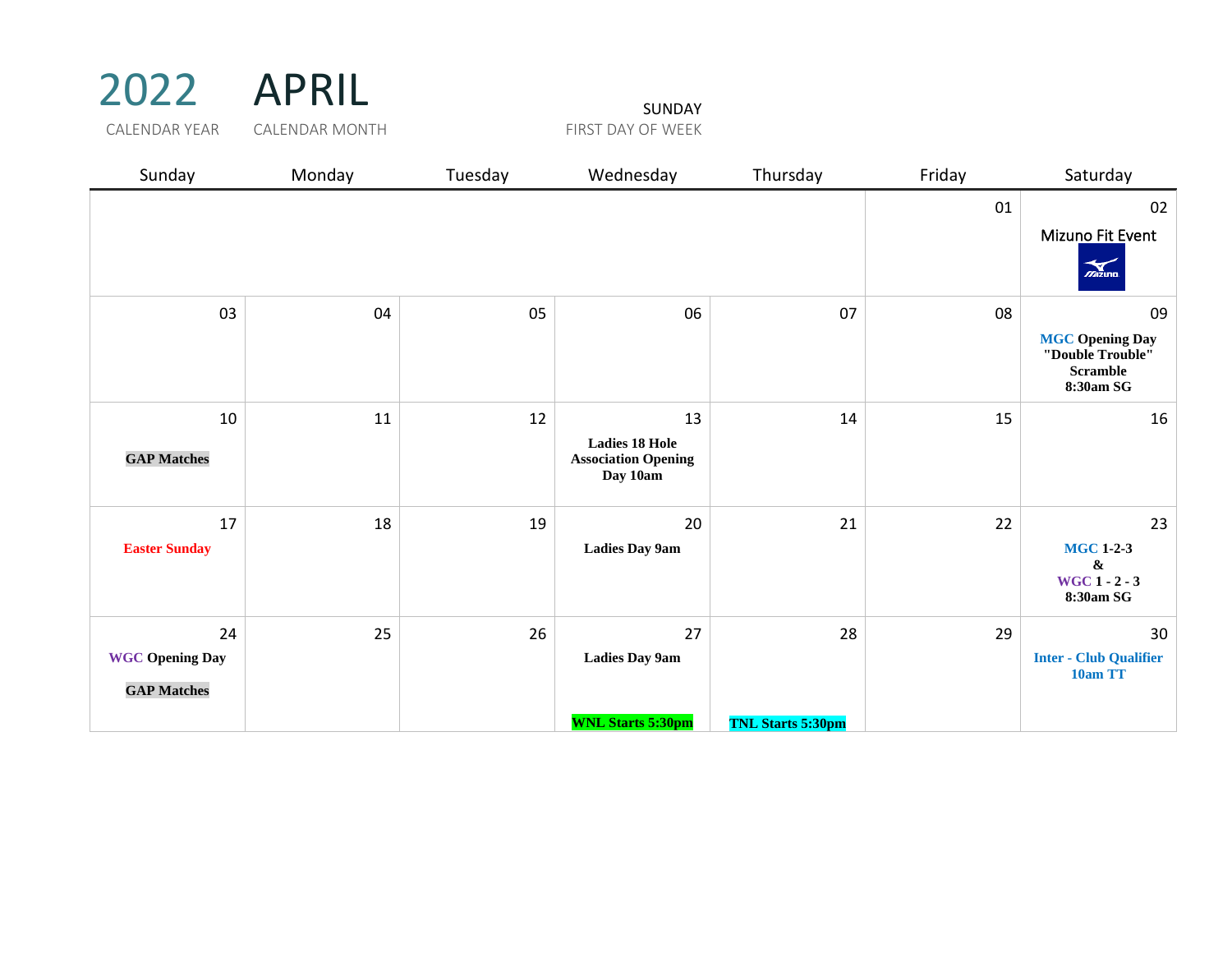### 2022 MAY SUNDAY

| Sunday                                             | Monday              | Tuesday | Wednesday                                   | Thursday          | Friday                                             | Saturday                                  |
|----------------------------------------------------|---------------------|---------|---------------------------------------------|-------------------|----------------------------------------------------|-------------------------------------------|
| 01                                                 | 02                  | 03      | 04                                          | 05                | 06                                                 | 07                                        |
| <b>GAP Matches</b>                                 |                     |         | <b>Ladies Day 9am</b><br><b>Spring HDCP</b> |                   |                                                    | <b>MGC 2 Man Better</b><br>Ball 8:30am SG |
|                                                    |                     |         | <b>WNL 5:30pm</b>                           | <b>TNL 5:30pm</b> | FNC 6pm                                            |                                           |
| 08                                                 | 09                  | 10      | 11                                          | 12                | 13                                                 | 14                                        |
| <b>Mother's Day</b>                                |                     |         | <b>Ladies Day 9am</b>                       |                   | <b>VFW Post 7012</b><br>Outing 9:30am SG           |                                           |
|                                                    |                     |         | <b>WNL 5:30pm</b>                           | <b>TNL 5:30pm</b> | FNC <sub>6pm</sub>                                 |                                           |
| 15                                                 | 16                  | 17      | 18                                          | 19                | 20                                                 | 21                                        |
|                                                    |                     |         | <b>Ladies Day 9am</b>                       |                   | <b>Shrewsbury Fire Co.</b><br><b>Outing 9am SG</b> | Mizuno Fit Event<br>$mz$ uno.             |
|                                                    |                     |         | <b>WNL 5:30pm</b>                           | <b>TNL 5:30pm</b> | FNC 6pm                                            |                                           |
| 22                                                 | 23                  | 24      | 25                                          | 26                | 27                                                 | 28                                        |
| <b>WGC</b><br><b>New Member</b><br><b>Scramble</b> |                     |         | <b>Ladies Day 9am</b>                       |                   |                                                    | <b>Holiday Weekend</b>                    |
|                                                    |                     |         | <b>WNL 5:30pm</b>                           | <b>TNL 5:30pm</b> | FNC <sub>6pm</sub>                                 |                                           |
| 29                                                 | 30                  | 31      |                                             |                   |                                                    |                                           |
| <b>Holiday Weekend</b>                             | <b>Memorial Day</b> |         |                                             |                   |                                                    |                                           |
|                                                    |                     |         |                                             |                   |                                                    |                                           |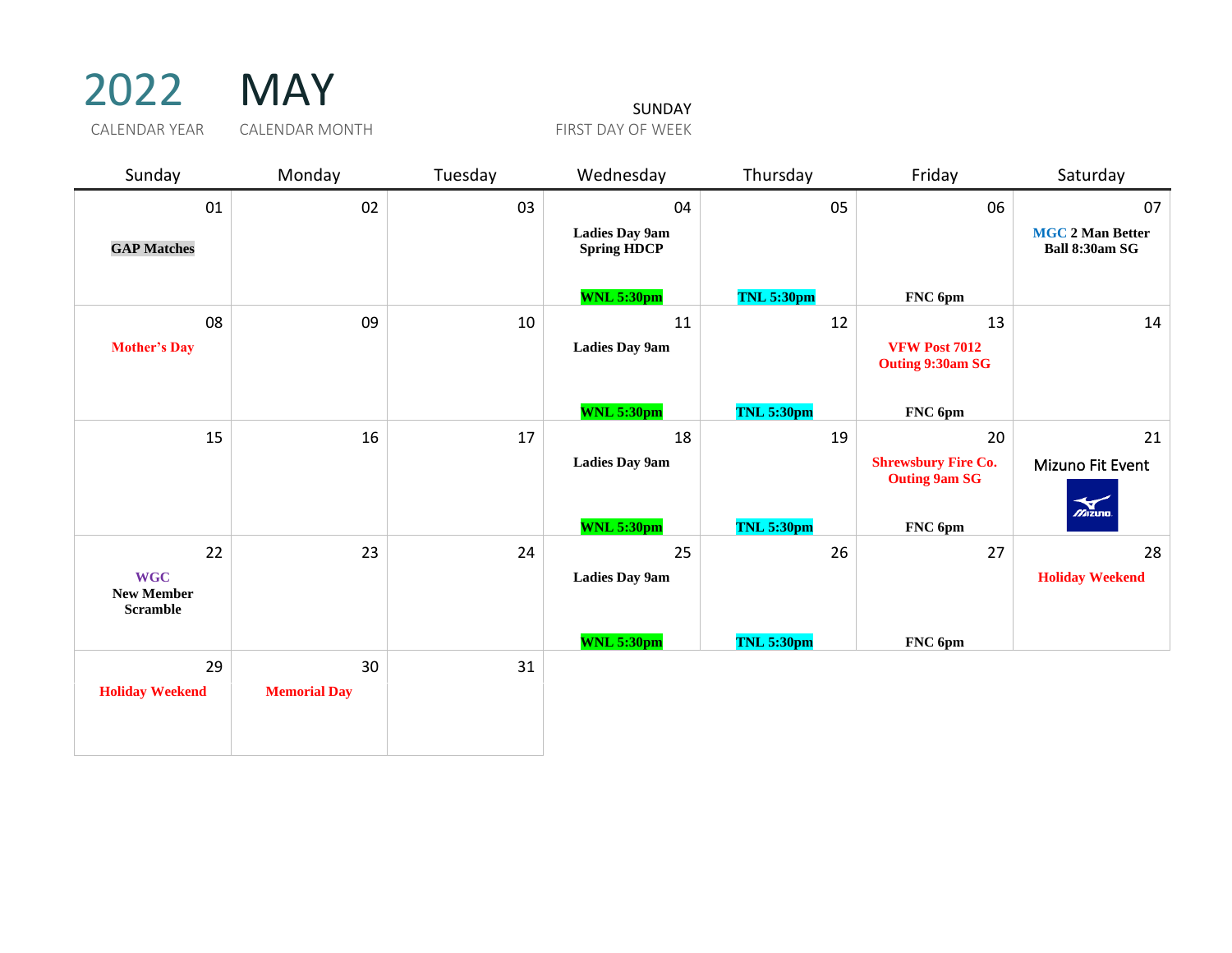| CALENDAR YEAR                                        | CALENDAR MONTH                |                               | FIRST DAY OF WEEK             |                                                                  |                               |                                                      |
|------------------------------------------------------|-------------------------------|-------------------------------|-------------------------------|------------------------------------------------------------------|-------------------------------|------------------------------------------------------|
| Sunday                                               | Monday                        | Tuesday                       | Wednesday                     | Thursday                                                         | Friday                        | Saturday                                             |
|                                                      |                               |                               | 01<br><b>Ladies Day 9am</b>   | 02                                                               | 03                            | 04<br>Men's & Women's<br><b>Senior Championships</b> |
|                                                      |                               |                               | <b>WNL 5:30pm</b>             | <b>TNL 5:30pm</b>                                                | FNC 6pm                       |                                                      |
| 05<br>Men's & Women's<br><b>Senior Championships</b> | 06                            | 07                            | 08<br><b>Ladies Day 9am</b>   | 09                                                               | 10                            | 11                                                   |
|                                                      |                               |                               | <b>WNL 5:30pm</b>             | <b>TNL 5:30pm</b>                                                | FNC 6pm                       |                                                      |
| 12                                                   | 13                            | 14                            | 15<br><b>Ladies Day 9am</b>   | 16                                                               | 17                            | 18<br><b>MGC &amp; WGC</b><br>Low Gross / Low Net    |
|                                                      |                               |                               | <b>WNL 5:30pm</b>             | <b>TNL 5:30pm</b>                                                | FNC 6pm                       |                                                      |
| 19<br><b>Father's Day</b>                            | 20                            | 21                            | 22<br><b>Ladies Day 9am</b>   | 23<br><b>MGC Better</b><br><b>Ball/Practice Round</b><br>12pm SG | 24<br><b>MGC Member Guest</b> | 25<br><b>MGC Member Guest</b>                        |
|                                                      |                               |                               |                               |                                                                  | <b>FNC Away Day</b>           |                                                      |
| 26                                                   | 27<br><b>Junior Golf Camp</b> | 28<br><b>Junior Golf Camp</b> | 29<br><b>Junior Golf Camp</b> | 30                                                               |                               |                                                      |
|                                                      |                               |                               | <b>WNL 5:30pm</b>             | <b>TNL 5:30pm</b>                                                |                               |                                                      |

2022 JUNE SUNDAY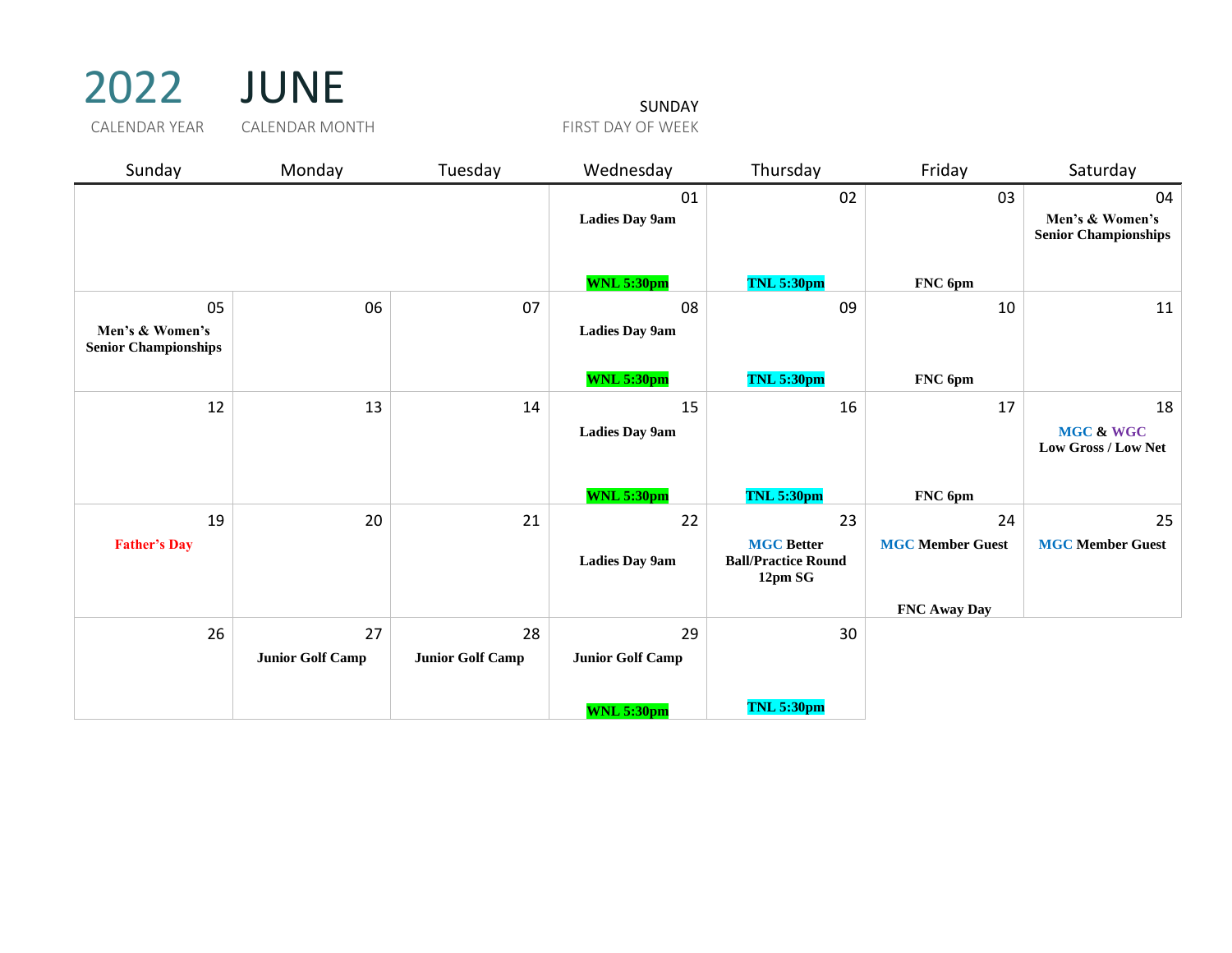| 2022 JULY<br>CALENDAR YEAR                      | <b>CALENDAR MONTH</b>         |                            | SUNDAY<br>FIRST DAY OF WEEK                                     |                                 |                                                                   |                                                                         |
|-------------------------------------------------|-------------------------------|----------------------------|-----------------------------------------------------------------|---------------------------------|-------------------------------------------------------------------|-------------------------------------------------------------------------|
| Sunday                                          | Monday                        | Tuesday                    | Wednesday                                                       | Thursday                        | Friday                                                            | Saturday                                                                |
|                                                 |                               |                            |                                                                 |                                 | 01                                                                | 02<br><b>Holiday Weekend</b>                                            |
|                                                 |                               |                            |                                                                 |                                 | FNC <sub>6pm</sub>                                                |                                                                         |
| 03<br><b>Holiday Weekend</b>                    | 04<br><b>Independence Day</b> | 05                         | 06<br><b>Ladies Day 9am</b><br>Jr. Play Day                     | 07<br><b>Junior Golf Clinic</b> | 08                                                                | 09<br><b>MGC 3 BB 4</b><br>$\pmb{\&}$<br><b>WGC 3 BB 4</b><br>8:30am SG |
|                                                 |                               |                            | <b>WNL 5:30pm</b>                                               | <b>TNL 5:30pm</b>               | FNC 6pm                                                           |                                                                         |
| 10<br><b>WGC Couples</b><br><b>Invitational</b> | 11                            | 12                         | 13<br><b>Ladies Invitational</b><br>Shotgun 9am<br>Jr. Play Day | 14<br><b>TNL 5:30pm</b>         | 15<br><b>Rotary Outing 1pm</b><br><b>SG</b><br>FNC <sub>6pm</sub> | 16                                                                      |
|                                                 |                               |                            | WNL 5:30pm                                                      |                                 |                                                                   |                                                                         |
| 17                                              | 18                            | 19<br><b>WGC Big Break</b> | 20<br><b>Ladies Day 9am</b><br>Jr. Play Day                     | 21<br><b>Junior Golf Clinic</b> | 22                                                                | 23<br>MGC & WGC<br><b>Member - Member</b>                               |
|                                                 |                               |                            | <b>WNL 5:30pm</b>                                               | <b>TNL 5:30pm</b>               | FNC <sub>6pm</sub>                                                |                                                                         |
| 24<br>MGC & WGC<br><b>Member - Member</b>       | 25                            | 26                         | 27<br><b>Ladies Day 9am</b><br>Jr. Play Day                     | 28                              | 29                                                                | 30                                                                      |
| 31<br><b>Junior Club</b><br>Championship        |                               |                            | <b>WNL 5:30pm</b>                                               | <b>TNL 5:30pm</b>               | FNC <sub>6pm</sub>                                                |                                                                         |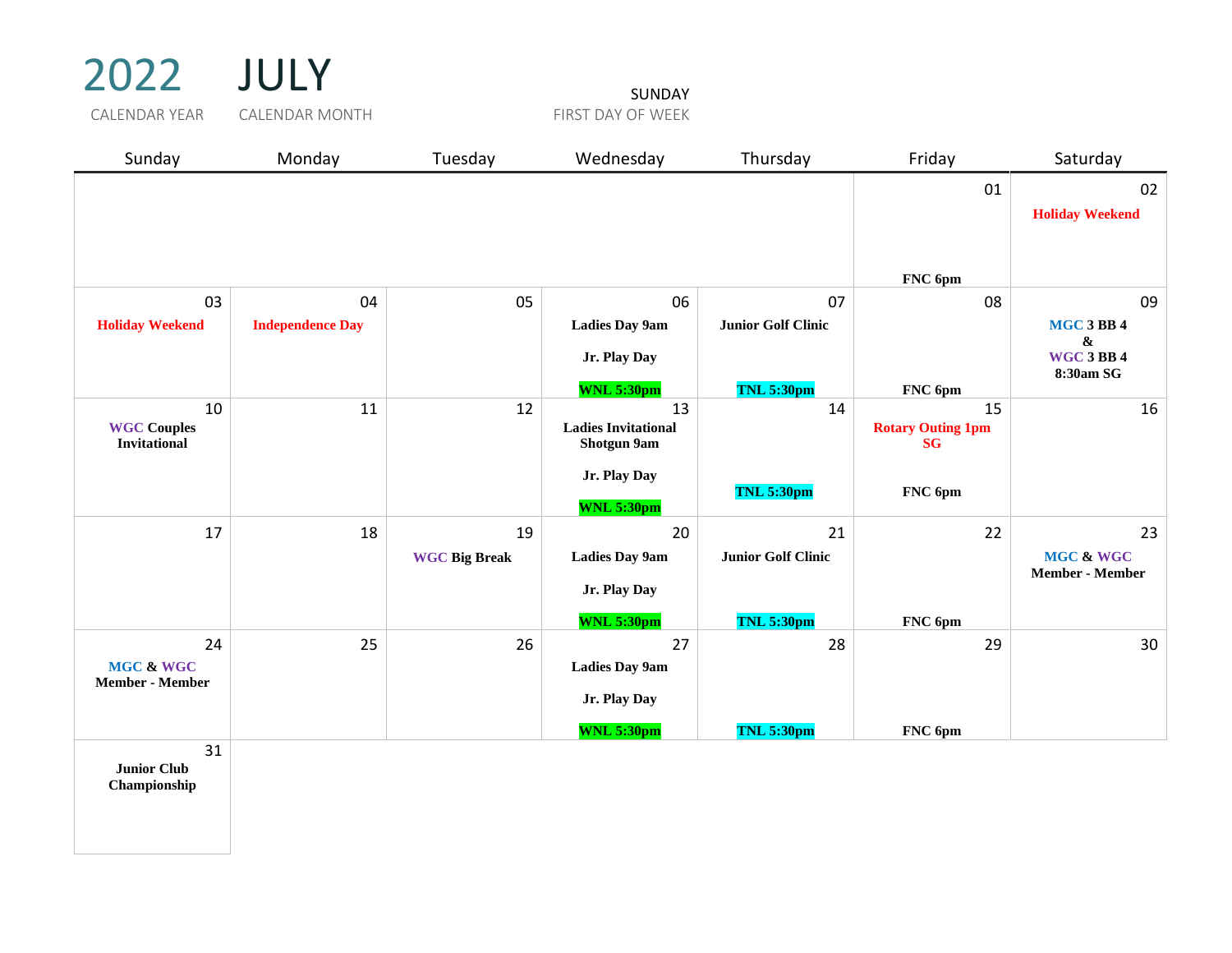# AUGUST SUNDAY

| Sunday                                           | Monday                      | Tuesday | Wednesday                                   | Thursday                             | Friday  | Saturday                                         |
|--------------------------------------------------|-----------------------------|---------|---------------------------------------------|--------------------------------------|---------|--------------------------------------------------|
|                                                  | 01                          | 02      | 03                                          | 04                                   | 05      | 06                                               |
|                                                  |                             |         | <b>WYCAGA Seniors</b><br>9am SG             | <b>Junior Golf Clinic</b>            |         |                                                  |
|                                                  |                             |         | Jr. Play Day<br><b>WNL 5:30pm</b>           | <b>TNL 5:30pm</b>                    | FNC 6pm |                                                  |
| 07                                               | 08                          | 09      | 10                                          | $11\,$                               | 12      | 13                                               |
|                                                  | <b>High School Practice</b> |         | <b>Ladies Day 9am</b>                       |                                      |         | <b>Club Championship</b>                         |
|                                                  | <b>Starts</b>               |         | Jr. play Day / Picnic                       |                                      |         | Men & Women                                      |
|                                                  |                             |         | <b>WNL 5:30pm</b>                           | <b>TNL 5:30pm</b>                    | FNC 6pm |                                                  |
| 14                                               | 15                          | 16      | 17                                          | 18                                   | 19      | 20                                               |
| <b>Club Championship</b><br>Men & Women          |                             |         | <b>Ladies Day 9am</b>                       |                                      |         | YCAGA YORK OPEN<br>$\omega$<br><b>BON AIR</b>    |
|                                                  |                             |         | <b>WNL 5:30pm</b>                           | <b>TNL 5:30pm</b>                    | FNC 6pm |                                                  |
| 21                                               | 22                          | 23      | 24                                          | 25                                   | 26      | 27                                               |
| YCAGA YORK OPEN<br>$\circledR$<br><b>BON AIR</b> |                             |         | <b>Ladies Day 9am</b>                       |                                      |         | MGC & WGC<br><b>President's Cup</b><br>8:30am SG |
|                                                  |                             |         | <b>WNL 5:30pm Ends</b><br><b>Crab Feast</b> | TNL 5:30pm Ends<br><b>Crab Feast</b> | FNC 6pm |                                                  |
| 28                                               | 29                          | 30      | 31                                          |                                      |         |                                                  |
|                                                  |                             |         |                                             |                                      |         |                                                  |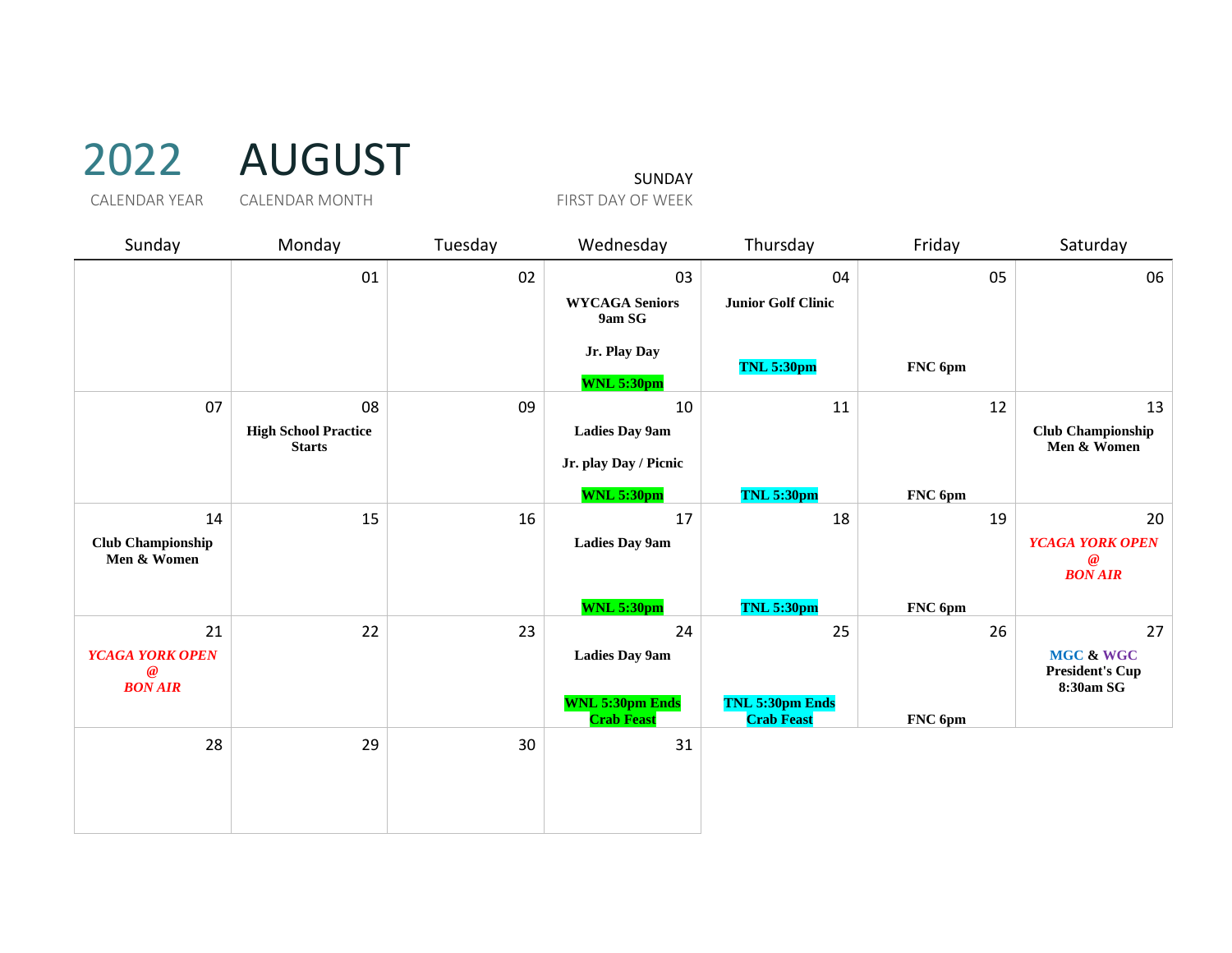# 2022 SEPTEMBER SUNDAY

| Sunday                       | Monday                                                                                    | Tuesday                                               | Wednesday                                                                                | Thursday                                                 | Friday                                                                                 | Saturday                                                 |
|------------------------------|-------------------------------------------------------------------------------------------|-------------------------------------------------------|------------------------------------------------------------------------------------------|----------------------------------------------------------|----------------------------------------------------------------------------------------|----------------------------------------------------------|
|                              |                                                                                           |                                                       |                                                                                          | 01<br><b>HS Golf Tournament</b>                          | 02                                                                                     | 03<br><b>Holiday Weekend</b>                             |
|                              |                                                                                           |                                                       |                                                                                          |                                                          | FNC 6pm                                                                                |                                                          |
| 04<br><b>Holiday Weekend</b> | 05<br><b>Labor Day</b>                                                                    | 06                                                    | 07<br><b>Ladies 18 Hole</b><br><b>Association</b><br><b>Past Chairladies 9am</b>         | 08                                                       | 09<br><b>St. John's the Baptist</b><br><b>Outing 9am SG</b><br>FNC 6pm<br>(speed golf) | 10                                                       |
| 11                           | 12<br><b>Zachary Steven</b><br><b>Mistovich Memorial</b><br><b>Golf Outing</b><br>10am SG | 13                                                    | 14<br><b>Ladies 18 Hole</b><br><b>Association</b><br><b>Sponsored Charity</b><br>Day 9am | 15<br><b>Knights of Columbus</b><br><b>Outing 9am SG</b> | 16<br><b>FNC</b><br>(Night Golf)                                                       | 17                                                       |
| 18                           | 19                                                                                        | 20                                                    | 21<br><b>Ladies Day 9am</b>                                                              | 22                                                       | 23<br>Jr. / Sr. Cup Team<br>Party 7pm                                                  | 24<br>Jr. / Sr. Cup 1st 18<br>9:30am TT, 3rd 9 3pm<br>SG |
| 25<br>Jr. / Sr. Cup 10am TT  | 26<br><b>FW AERIFICATION</b><br><b>CLOSED ALL DAY</b>                                     | 27<br><b>FW AERIFICATION</b><br><b>CLOSED ALL DAY</b> | 28<br><b>Ladies Day 9am</b>                                                              | 29                                                       | 30                                                                                     |                                                          |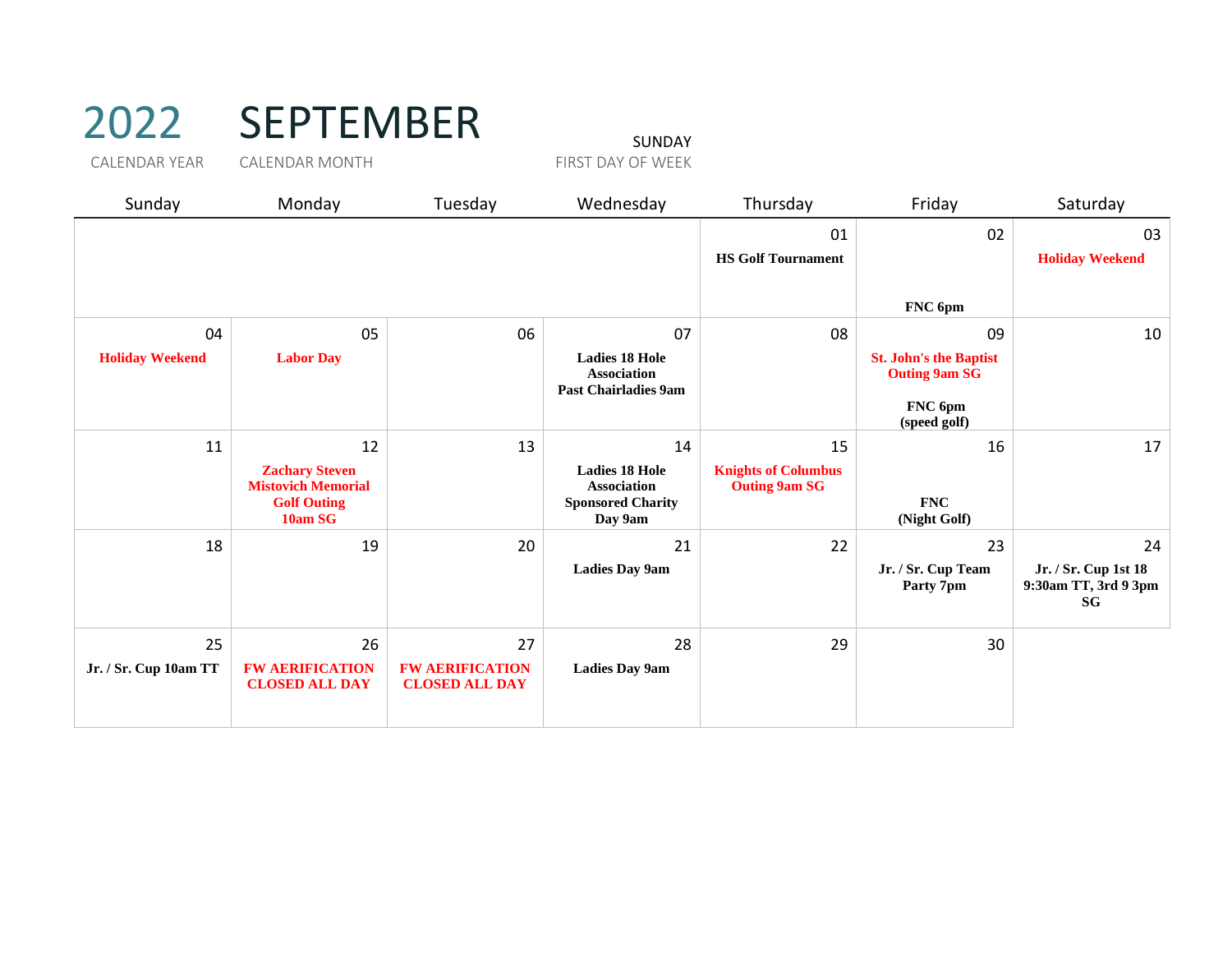2022 OCTOBER SUNDAY

| Sunday                                                                  | Monday                    | Tuesday | Wednesday                                                              | Thursday | Friday | Saturday                                                                 |
|-------------------------------------------------------------------------|---------------------------|---------|------------------------------------------------------------------------|----------|--------|--------------------------------------------------------------------------|
|                                                                         |                           |         |                                                                        |          |        | 01                                                                       |
| 02<br><b>WGC Crown</b><br>27 Hole Event<br><b>TT</b>                    | 03                        | 04      | 05<br><b>Ladies 18 Hole</b><br>Association<br><b>Fall Handicap 9am</b> | 06       | 07     | 08<br><b>MGC Fall</b><br><b>Member Guest</b>                             |
| 09<br><b>Black Ball Event</b>                                           | 10<br><b>Columbus Day</b> | 11      | 12<br><b>Ladies Day 9am</b>                                            | 13       | 14     | 15                                                                       |
| 16<br><b>WGC Closing Day</b><br><b>Cross Country</b><br><b>Scramble</b> | 17                        | 18      | 19<br><b>Ladies 18 Hole</b><br>Association<br><b>Closing Day 9am</b>   | 20       | 21     | 22<br><b>MGC Closing Day</b><br><b>Cross Country</b><br>Scramble 10am SG |
| 23                                                                      | 24                        | 25      | 26<br><b>Ladies 18 Hole</b><br>Association<br><b>Meeting 4pm</b>       | 27       | 28     | 29                                                                       |
| 30                                                                      | 31<br><b>Halloween</b>    |         |                                                                        |          |        |                                                                          |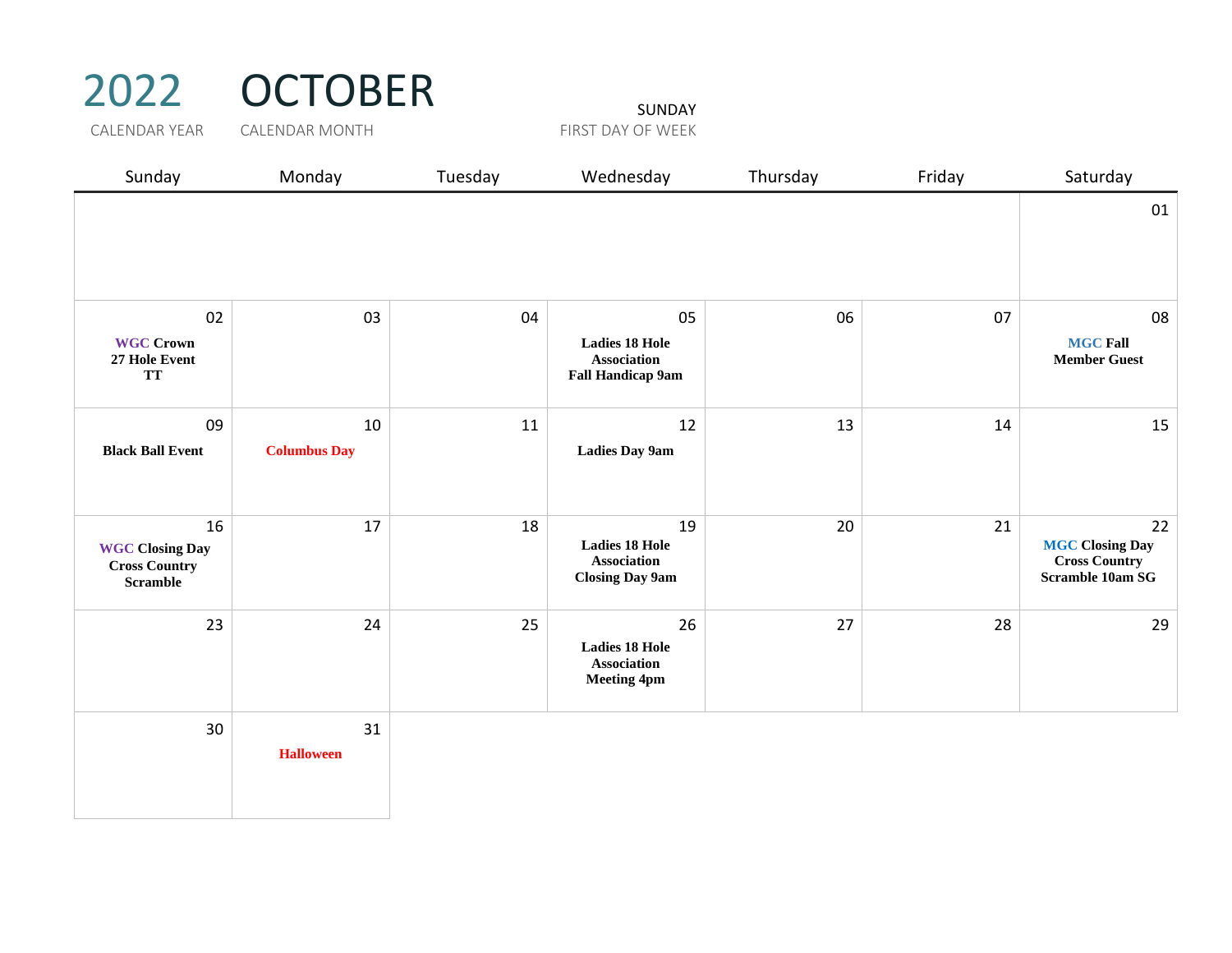2022 NOVEMBER SUNDAY

| Sunday | Monday | Tuesday    | Wednesday | Thursday                      | Friday | Saturday |
|--------|--------|------------|-----------|-------------------------------|--------|----------|
|        |        | ${\tt 01}$ | $02\,$    | 03                            | 04     | 05       |
| 06     | 07     | 08         | 09        | $10\,$                        | $11\,$ | $12$     |
| 13     | $14\,$ | 15         | 16        | $17\,$                        | 18     | 19       |
| $20\,$ | 21     | $22$       | 23        | 24<br><b>Thanksgiving Day</b> | 25     | $26\,$   |
| 27     | 28     | 29         | 30        |                               |        |          |